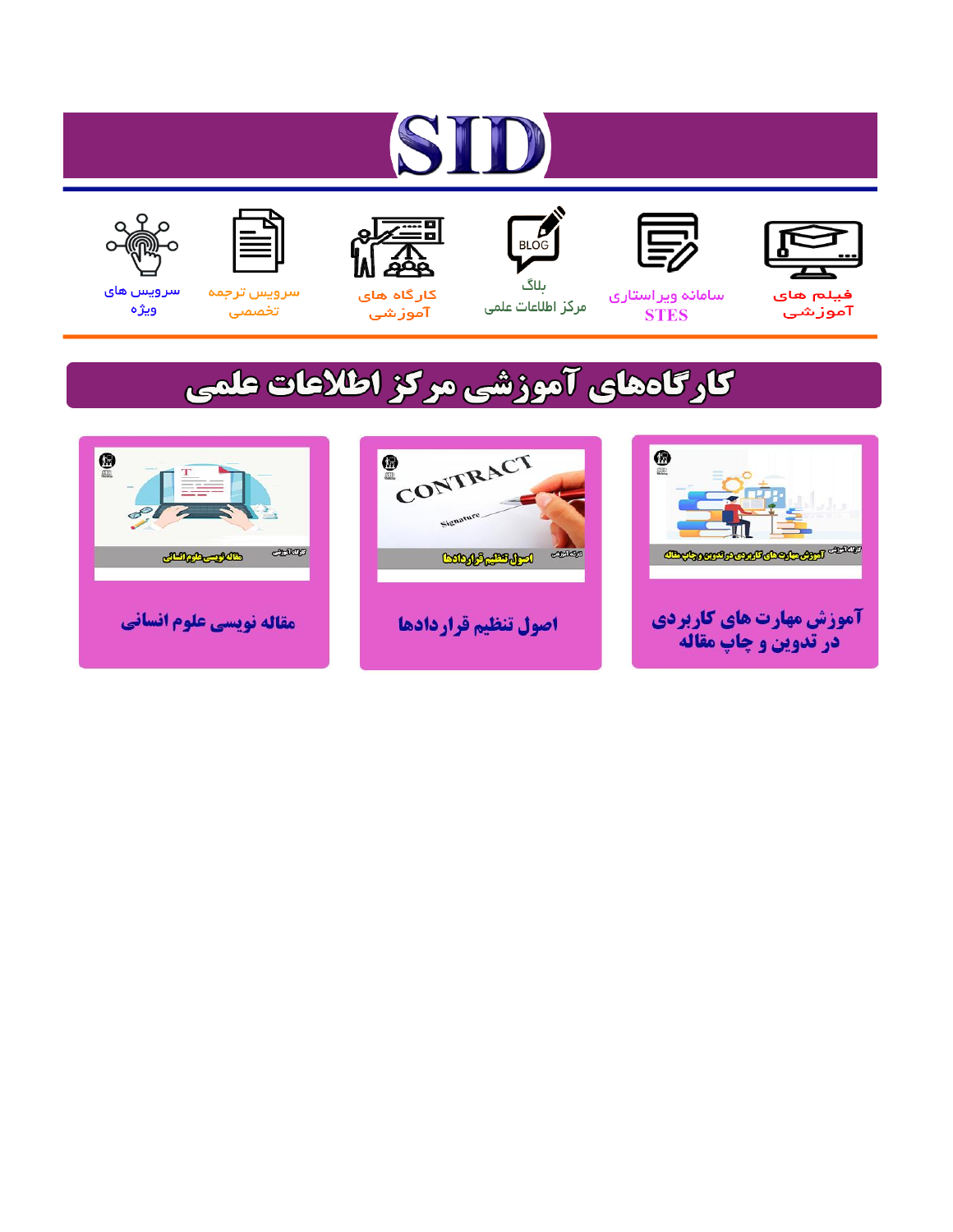

#### Original Article

### **The Relationship Between EBV Virus and Breast Cancer in Khuzestan Province of Iran**

#### **Zahra Saeedi1 , Faranak Hadi1\*, Seyed Hesamaldin Hejazi1 , Zahra Salahshournia1**

1 Department of Biology, Faculty of Science, Lorestan University, Khorramabad, Iran

**Corresponding Author:** Faranak Hadi, Assistant Professor, Department of Biology, Faculty of Science, Lorestan University, Khorramabad, Iran. Tel: +98-9163613623, Email: hadi.f@lu.ac.ir

**Received** Dcember 25, 2017; **Revised** March 2, 2018; **Accepted** March 10, 2018; **Online Published** March 30, 2018

#### **Abstract**

**Introduction**: Many study results have suggested that infection by the Epstein-Barr virus is a possible agent of human breast cancer. But the role of Epstein-Barr virus in breast cancer is still controversial.

**Materials and Methods:** Paraffin embedded formalin fixed specimens were prepared from 40 breast and 40 healthy tissues in Khuzestan province of Iran. After DNA extraction, the purity of all DNA samples was evaluated by amplification of constitutive beta-actin gene. Then the presence of EBV gene in DNA extraction with appropriate purity was assessed by polymerase chain reaction (PCR) using virus specific primers.

**Results:** only 2 out 39 cases of tumor (5.12%) and none of the 37 healthy samples were positive for the presence of Epstein-Barr virus. Statistically, Cramer's index for EBV infection was 0.160 in cancer samples.

**Conclusions:** Our results indicated that there is no significant relationship between breast cancer and Epstein-Barr virus. Further investigation on more patients needed to determine the exact relationship between EBV and breast cancer in this province.

**Keywords:** Breast Cancer, Epstein-Barr Virus, Polymerase Chain Reaction

**Citation:** Saeedi Z, Hadi F, Hejazi SH, Salahshournia Z. The relationship between EBV virus and breast cancer in Khuzestan province of Iran. J Appl Biotechnol Rep. 2018;5(1):37-41. doi:10.29252/jabr.01.01.07.

#### **Introduction**

Breast cancer is the *most* frequently diagnosed *cancer* among women worldwide.<sup>1</sup> The incidence of breast cancer in Iran is about 20 new cases per 100000 women-years.<sup>2</sup> This cancer often leads to complete removal of breast tissue, chemotherapy, radiotherapy and hormonotherapy.<sup>3</sup> Several internal and external factors contribute to the development of this cancer. Internal factors such as age, hormonal effects, lifestyle, obesity, alcohol consumption, smoking, gender, anxiety and stress, genetic predisposition (mutation in BRCA1, 2 and other genes) and family history of breast cancer.<sup>4,5</sup> Exogenous factors include infection with oncogenic viruses such as mouse mammary tumor virus (MMTV), human papilloma virus (HPV) and Epstein-Barr virus (EBV). Oncogenic viruses are contributing to 20% of human cancers.<sup>6</sup> EBV is a human gamma-1 herpes virus which has a double-stranded DNA genome comprised of approximately 170-kilobases that codes more of 85 genes, belonging to the c herpes virus family.7,8 EBV is mostly transmitted from the host to another host via saliva and infects over 90% of the world population and remains in the body for life.<sup>9</sup> Breast epithelial cells can be infected with EBV by cell to cell contact.<sup>10</sup> This virus is accepted as a major contributor to 20% Burkitt lymphoma, 50% Hodgkin′s lymphoma, 10% stomach carcinomas and almost all endemic nasopharyngeal carcinoma.<sup>11</sup>

The first step for the demonstration of the association between cancer and viruses is to detect the virus in the affected tissues.12 The primary evidence of the possibility of EBV involvement in breast cancer was reported by Lobreque et al who observed EBV sequencing in 21% of breast cancer specimens.13 However, in other studies, there were different results with the probability of correlation between 0 and 100%.13-18 EBV was identified in non-cancer breast controls in only 2 of 13 studies.<sup>19</sup> EBV can contribute to the development of breast cancers directly through several mechanisms such as activation of HER2/HER3 signaling cascades. HER2 and HER3 are 2 of the cellular oncogenes associated with breast cancer.<sup>20</sup>

EBV has an indirect role in breast cancer development by interfering with the immune response to HPV- transformed cells via the expression viral BCRF1 gene. This collaboration between EBV and HPV may increase their oncogenic potential.<sup>21</sup>

Not only the association of the EBV with breast cancer is important but also understanding of the cause of breast cancer for the early diagnosis, prevention, and treatment of breast cancer is necessary].<sup>22</sup> The aim of this study was to investigate the relationship between Epstein-Barr virus and breast cancer in women with this cancer in Khuzestan province.

**Copyright** © 2018 The Author(s). This is an open-access article distributed under the terms of the Creative Commons Attribution License (http:// creativecommons.org/licenses/by/4.0), which permits unrestricted use, distribution, and reproduction in any medium, provided the original work is properly cited. *[www.SID.ir](http://www.SId.ir)*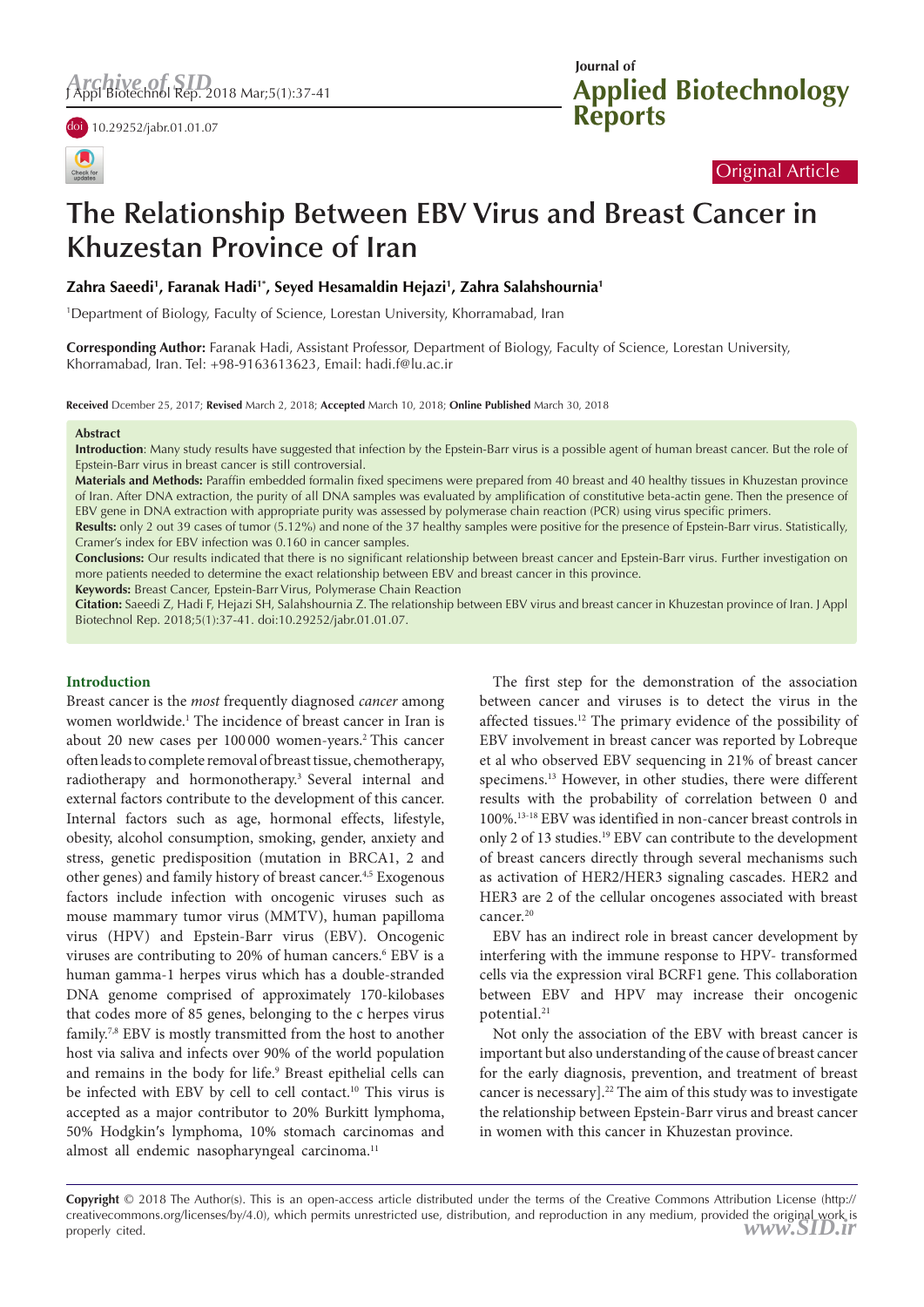#### *Archive of SID* **Materials and Methods** Sampling

Formalin-fixed, paraffin-embedded tissue blocks from 40 breast carcinoma and 40 healthy tissues were retrieved from  $\blacksquare$ pathological laboratories in Khuzestan province. These patients divided into 3 age groups of 23-38, 39-54 and 54- 70 years old. The age group of 39-54 years old showed the highest incidence of breast cancer in this province.

bp

#### DNA Extraction

For DNA Extraction, one 5 μm paraffin section from each case was dewaxed in 1000 μL xylene (Merk, Company Germen) for 15 minutes at 45℃, rehydrated through graded ethanol (5 minutes each in 100%, 80%, 60%, 40% and 20% ethanol) and air dried. Tissues were incubated in 500 μL lysis buffer (1.21 g/L Tris, 32.4 g/L NaCl, 0.75 g/L EDTA, 7 g/L SDS) and 20-40 μL proteinase K overnight at 55°C, followed by heat inactivation of proteinase K. DNA was Precipitate and dissolve in ddH2O.

#### PCR for Amplification of Beta-Actin and EBV

To investigate the quality of DNA extracted from cancerous and healthy tissues, about 1 μL of DNA is deposited in a nanodrop, and the amount of DNA absorption was measured at 280 to 260 UV. Suitability of DNA for PCR was analyzed by amplifying the housekeeping beta-actin gene. A 161 base pair fragment of beta-actin gene was reproduced using PCR by following primers: 5′AGACGCAGGATGGCATGGG3′ and 5′GAGACCTTAAACACCCCAGCC3′. Then PCR was performed for detection EBV sequence in DNA extraction using two specific primers 5′TCTTGAGGATCCGCTAGGATA3′ and 5′ACCGTGGTTCTGGACTATCTGGAT3′.  $\lim_{s \to \infty} P \subset \mathbb{R}$ 

The PCR program consisted of initial denaturing at 95°C for 5 minutes, followed by 30 cycles, including 94°C for 45 seconds, annealing at 61°C and 55°C respectively, for beta actin and EBV gene, for 45 seconds and extension at 72°C for 45 seconds and a final extension 72°C for 10 minutes. The reaction volume was 20 μL containing 10 μL master mix, 20 ng DNA, 1 pmol primer, PCR products were separated on 1.5% agarose gel. No-template control, as a negative control, was included in all PCR.

#### Statistical Analysis

To perform the analysis, Cramer test and SPSS 16 software were used. Statistical significance was a *P* value of less than 0.05.

#### Ethical Considerations

All patients and healthy donors provided their written informed constantly to take part in this study, and the study was approved by the Ethics Committee of Lorestan University.

#### **Results**

#### Evaluation of Concentration and Purity of DNA

DNA extraction of cancerous and healthy samples that measured by UV absorption was used for amplification of



**161 bp**





**Fig. 2:** PCR amplification of the EBV virus gene in healthy and cancerous tissues with the specific **Fig. 2: Alternation of the EBV virus generalises** with the specific rimers: EIRC 1, BYVY cadder (rememali), cancern cancer respect to regative control (ddH2O); Lines 3-10, healthy samples; Lines 10-17, tumor  $p_1$  and  $p_2$  and  $p_3$  and  $p_4$  and  $p_5$  and  $p_6$  and  $p_7$  positive control; Line 3, negative control; Line 3, negative control; Line 3, negative control; Line 3, negative control; Line 3, negative control; Line 3, Figure 1. PCR Amplification of the Beta-Actin Gene in Healthy and Cancerous Tissues With the Specific Primers. Line 1, DNA Ladder (Fermentas); Line 2, samples.

constitutive beta actin gene. Results indicated that DNA extraction from 39 of the tumor samples and 37 of the healthy samples had acceptable quality and the band with a size of 161 bp was observed (Figure 1).

Then, DNA Extraction from tumor and healthy samples were subjected to amplify EBV- DNA by specific primers; healthy samples did not show the EBV gene present, two out of the 39 breast cancer cases (5.12%) were diagnostically positive for EBV (Figure 2).

#### Statistical Analyses

According to statistical analysis, the correlation coefficient of Cramer calculated as 0.160, and the criterion value of the decision is greater than 0.05. Therefore, the assumption was accepted. There is no meaningful relationship between breast cancer and Epstein-Barr virus in patients with this cancer in Khuzestan province.

#### **Discussion**

Breast cancer is the second leading cause of cancer death among woman and almost one in eight women in the United States will be diagnosed with breast cancer in her lifetime. Many studies have been conducted to identify the risk factors for this cancer, But known risk factors for less than half of all cases are justifiable, and the known molecular mechanisms of breast cancer are very rare.17,23 The involvement of various viruses in human breast cancer has been widely studied, and very variable results have been reported,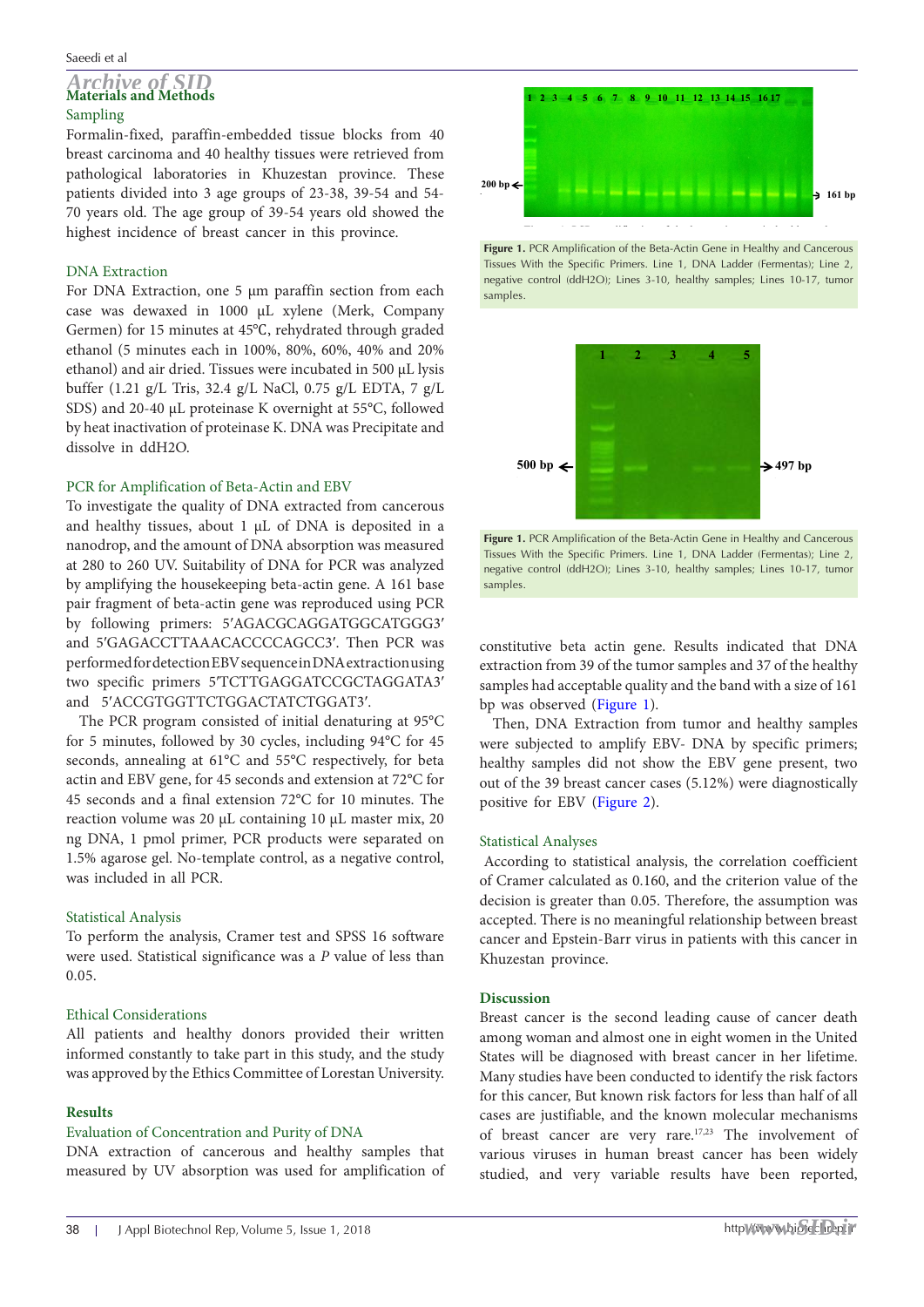*Archive evidence agrees* or disagrees with this, so the issue is controversial.12 A possible explanation for the controversial results in correlation between EBV virus and breast cancer may result in the geographical variation in the incidence of EBV infections, for example, the primary infection with this virus in developing countries, especially in the Asian regions usually happens in the first decade of life, while in the western countries and developed regions primary infection by EBV occurs mainly in adolescence or adulthood.24,25 Moreover, different methods that used different EBV derived proteins or nucleic acids targeted for the viral genome detection are different. The subset of breast cancer studied, using varied techniques like polymerase chain reaction (PCR), laser capture microdissection (LCM), IHC, ISH, and Southern Blot for EBV detection. Hence, it is the main reasons for the conflicting results.<sup>26-28</sup>

Studies PCR as a highly sensitive and specific technique to detect EBV-DNA in breast cancer, leading to different results and making it difficult to determine whether EBV virus is correlated with breast cancer. In the present study, which was performed by PCR analysis, only 2 cases out of the 40 tumor samples (5%) were positive and none of 40 normal tissues, showed DNA-EBV, These results indicated that Epstein-Barr virus does not play a significant role in breast cancer in women from Khuzestan. In other studies, PCR and real-time PCR were used on 18 breast cancer tissues from Iran and EBV virus was not found. Hence, the EBV does not play a significant role in this disease in Iran.29 The study by Morales-Sánchez et al using PCR technique to test whether EBV has such an association with breast cancer indicated that there is no significant relationship between EBV and Breast cancer.30 Perrigoue et al applied RT- PCR and ISH on detecting the number of viral DNA molecules in normal and tumor biopsies from 45 cases and reported no significant association between EBV and breast cancer.<sup>31</sup> Eghbali et al tested a total of 24 carcinomas and 24 fibroadenomas paraffin embedded tumor tissue by PCR. They reported EBV infection in 16.6% of carcinoma and 4.1% of fibroadenoma samples, but this infection rate is statistically insignificant.<sup>32</sup> Kadivar et al assessed 100 breast cancer and normal samples by PCR and EBNA-1 and LMP-1 were not detected in all of them.<sup>33</sup>

Different studies proposed the EBV virus may associate with breast cancer.<sup>34,35</sup> They found material related to viruses in breast cancer. Herrmann and Niedobitek looked for EBV-DNA by PCR techniques, EBV encoded RNAs by in situ hybridization EBV and nuclear antigen by immunohistochemistry in 59 breast carcinoma biopsies. Only 4 out of 59 cases were positive for EBV-DNA, and other techniques ruled out the involvement of Epstein–Barr virus in the pathogenesis of breast carcinomas.<sup>36</sup> Tsai and colleagues used PCR and Southern hybridization to detect six viruses in breast cancer tissues, and it was seen that human herpesvirus (HHV)-8 and EBV were associated with this cancer.37 In a study by Chu et al EBV-DNA detection was investigated by PCR using 48 samples of invasive breast cancer tissues, immunohistochemistry and in situ hybridization techniques and reported no significant correlation between this cancer

and Epstein-Barr virus.<sup>38</sup> Mazouni et al by using RT-PCR in 196 breast cancer specimens showed the presence of EBV in 65 out of 196 breast cancer.15 While some studies have shown that EBV may be present in breast cancer. Kazemi Aghdam et al studied 75 women with breast cancer and 75 cases with normal breast tissue by qualitative real-time PCR and 9.3% of tumor and 0% of normal tissues, the EBV-DNA was found. They suggested that EBV may have an etiologic role in breast cancer in Iran.39 Joshi et al applied Immunohistochemistry and commercial enzyme-linked Immunosorbent assay (ELISA) kit and showed EBNA-1 expression in a significant proportion of breast cancer tissues from rural India. These patients also have a higher immunological response against EBNA-1 33. Although Joshi et al in their review article did not defend that EBV has an etiologic role in breast cancer.<sup>12</sup> Glenn et al conducted a study based on *in situ* PCR on 27 breast cancer specimens and 18 normal breast specimens from women who had breast reduction surgery. They detected that EBV sequences are present in many human breast cancers.<sup>40</sup> Richardson et al by QPCR and determination of serum immunoglobulin level for EBV and CMV, showed a possible association between EBV and breast cancer. They according to other PCR studies on EBV and CMV and breast cancer proposed several possibilities: 1, molecular analysis has limitations and cannot confirm whether the viruses are associated with breast cancer; however, using ISH in addition to PCR may increase the sensitivity; 2, the virus may be absent after development of the tumor, causing inconsistent results; 3, more viruses may be responsible for breast cancer *developmen*t at a later stage; 4, multiple virus infections may increase the occurrence of breast cancer; 5, none of CMV and EBV has a role in cancer development.<sup>41</sup> Viruses such as HPV, HBV, and EBV cause genome instability and making the cell proliferation out of control. These can express oncogenes lead to inhibition of apoptosis and increase of cell immortalization.<sup>42-44</sup>

Finally, to establish whether a virus is linked to cancer, some effective vaccines and antivirals can be used. If eliminating virus infection and cancer happened, or vaccines even change the age-old pattern of cancer, we can say there is a correlation between virus and cancer. But, the problem is that the specific drug and vaccine just exist for a virus that established to cause a disease or cancer.45

#### **Conclusions**

Our results showed that there is no etiologic relationship between Epstein-Barr virus and breast cancer in the women examined in Khuzestan province, or at least, EBV is not a major cause of breast cancer in woman from this province. Further investigation on more patients and in other regions are needed to demonstrate the association of EBV infection with breast cancer.

#### **Authors' Contributions**

ZS contributed to sample preparation, carried out the experiments. FH helped to design, analyze, interpret the data and took the lead in writing the manuscript. SHH participated in study design, analysis, and interpretation of the result. ZS helped ZS to do experiment. FH and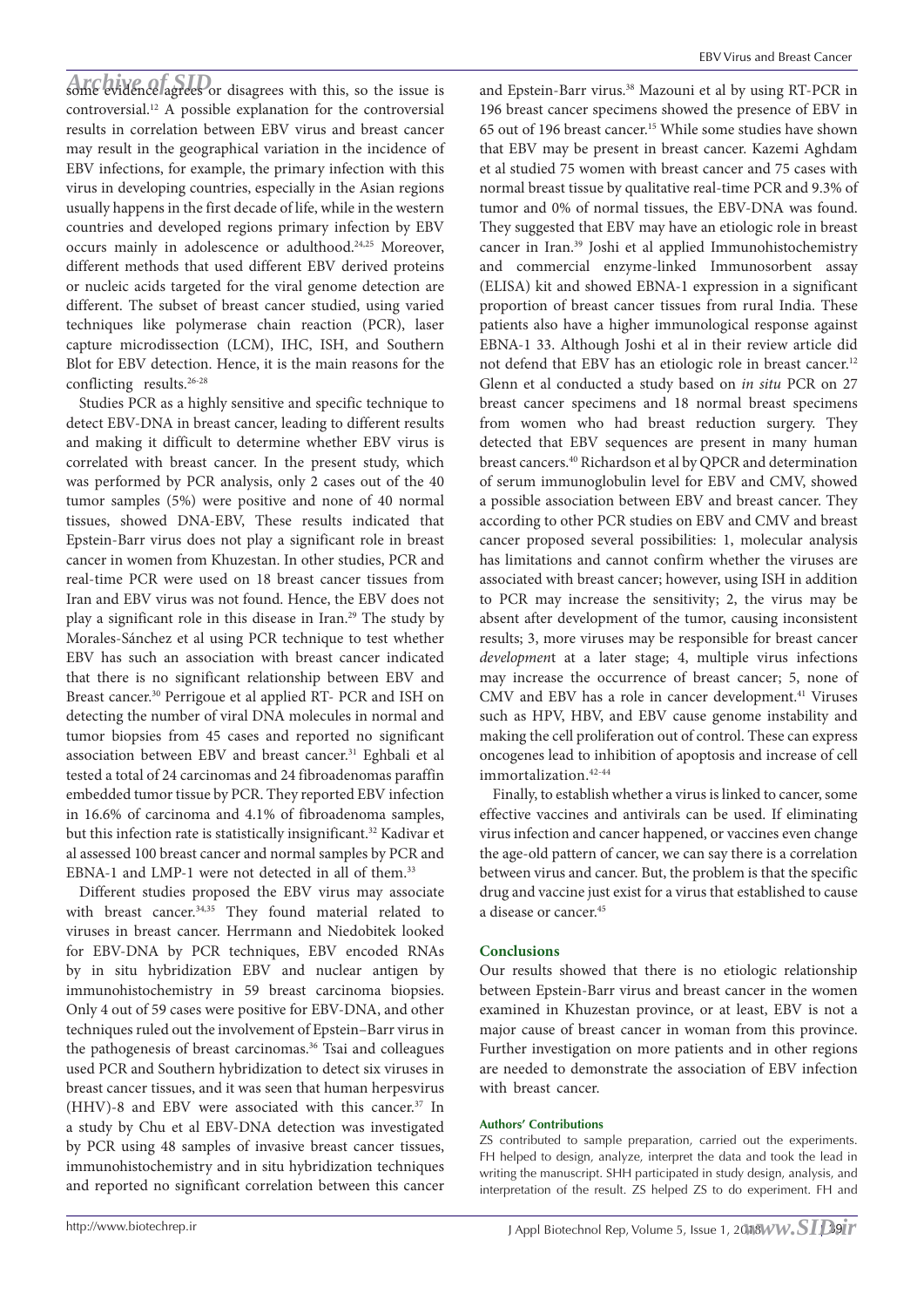*Archive of SID* SHH supervised the project. All authors read and approved the final manuscript.

#### **Conflict of Interest Disclosures**

The authors declare they have no conflicts of interest.

#### **References**

- 1. Tarver T. Cancer Facts & Figures 2012. American Cancer Society (ACS). J Consum Health Internet. 2012;16(3):366-367. doi:[10.108](https://doi.org/10.1080/15398285.2012.701177) [0/15398285.2012.701177.](https://doi.org/10.1080/15398285.2012.701177)
- 2. Harirchi I, Ebrahimi M, Zamani N, Jarvandi S, Montazeri A. Breast cancer in Iran: a review of 903 case records. Public Health. 2000;114(2):143-145. doi:[10.1038/sj.ph.1900623.](https://doi.org/10.1038/sj.ph.1900623)
- 3. Heravi Karimovi M, Pourdehqan M, Jadid Milani M, Foroutan SK, Aieen F. Study of the effects of group counseling on quality of sexual life of patients with breast cancer under chemotherapy at Imam Khomeini Hospital. J Mazandaran Univ Med Sci. 2006;16(54):43-51.
- 4. Parkin DM. The global health burden of infection-associated cancers in the year 2002. Int J Cancer. 2006;118(12):3030-3044. doi:[10.1002/ijc.21731](https://doi.org/10.1002/ijc.21731).
- 5. Hoffman-Goetz L, Clarke JN. Quality of breast cancer sites on the World Wide Web. Can J Public Health. 2000;91(4):281-284.
- 6. Lawson JS, Heng B. Viruses and breast cancer. Cancers (Basel). 2010;2(2):752-772. doi:[10.3390/cancers2020752](https://doi.org/10.3390/cancers2020752).
- 7. Rickinson AB, Young LS, Rowe M. Influence of the Epstein-Barr virus nuclear antigen EBNA 2 on the growth phenotype of virustransformed B cells. J Virol. 1987;61(5):1310-1317.
- 8. Kieff E, Rickinson AB. Epstein-Barr virus and its replication. In: Knipe DM, Howley PM, eds. Fields Virology. Philadelphia: Lippincott Williams & Wilkins; 2001;2575-2627.
- 9. Cohen JI. Epstein-Barr virus infection. N Engl J Med. 2000;343(7):481-492. doi:[10.1056/nejm200008173430707](https://doi.org/10.1056/nejm200008173430707).
- 10. Speck P, Longnecker R. Infection of breast epithelial cells with Epstein-Barr virus via cell-to-cell contact. J Natl Cancer Inst. 2000;92(22):1849-1851.
- 11. Chabay P, Preciado MV. Epidemiology of Epstein-Barr virus-associated pediatric lymphomas from Argentina. Bol Med Hosp Infant Mex. 2016;73(1):47-54. doi:[10.1016/j.](https://doi.org/10.1016/j.bmhimx.2015.12.002) [bmhimx.2015.12.002](https://doi.org/10.1016/j.bmhimx.2015.12.002).
- 12. Joshi D, Buehring GC. Are viruses associated with human breast cancer? Scrutinizing the molecular evidence. Breast Cancer Res Treat. 2012;135(1):1-15. doi:[10.1007/s10549-011-1921-4.](https://doi.org/10.1007/s10549-011-1921-4)
- 13. Labrecque LG, Barnes DM, Fentiman IS, Griffin BE. Epstein-Barr virus in epithelial cell tumors: a breast cancer study. Cancer Res. 1995;55(1):39-45.
- 14. Chu JS, Chen CC, Chang KJ. In situ detection of Epstein-Barr virus in breast cancer. Cancer Lett. 1998;124(1):53-57.
- 15. Preciado MV, Chabay PA, De Matteo EN, et al. Epstein-Barr virus in breast carcinoma in Argentina. Arch Pathol Lab Med. 2005;129(3):377-381. doi:[10.1043/1543-2165\(2005\)129<377:ev](https://doi.org/10.1043/1543-2165(2005)129%3c377:evibci%3e2.0.co;2) [ibci>2.0.co;2.](https://doi.org/10.1043/1543-2165(2005)129%3c377:evibci%3e2.0.co;2)
- 16. Mazouni C, Fina F, Romain S, et al. Epstein-Barr virus as a marker of biological aggressiveness in breast cancer. Br J Cancer. 2011;104(2):332-337. doi[:10.1038/sj.bjc.6606048](https://doi.org/10.1038/sj.bjc.6606048).
- 17. Grinstein S, Preciado MV, Gattuso P, et al. Demonstration of Epstein-Barr virus in carcinomas of various sites. Cancer Res. 2002;62(17):4876-4878.
- 18. Gaffey MJ, Frierson HF Jr., Mills SE, et al. Medullary carcinoma of the breast. Identification of lymphocyte subpopulations and their significance. Mod Pathol. 1993;6(6):721-728.
- 19. Lawson JS, Salmons B, Glenn WK. Oncogenic Viruses and Breast Cancer: Mouse Mammary Tumor Virus (MMTV), Bovine Leukemia Virus (BLV), Human Papilloma Virus (HPV), and Epstein-Barr Virus (EBV). Front Oncol. 2018;8:1. doi:[10.3389/fonc.2018.00001.](https://doi.org/10.3389/fonc.2018.00001)
- 20. Hu H, Luo ML, Desmedt C, et al. Epstein-Barr Virus Infection of Mammary Epithelial Cells Promotes Malignant

Transformation. EBioMedicine. 2016;9:148-160. doi[:10.1016/j.](https://doi.org/10.1016/j.ebiom.2016.05.025) [ebiom.2016.05.025.](https://doi.org/10.1016/j.ebiom.2016.05.025)

- 21. Szostek S, Zawilinska B, Kopec J, Kosz-Vnenchak M. Herpesviruses as possible cofactors in HPV-16-related oncogenesis. Acta Biochim Pol. 2009;56(2):337-342.
- 22. Mant C, Hodgson S, Hobday R, D'Arrigo C, Cason J. A viral aetiology for breast cancer: time to re-examine the postulate. Intervirology. 2004;47(1):2-13. doi:[10.1159/000076636](https://doi.org/10.1159/000076636).
- 23. Hankinson SE, Colditz GA, Willett WC. Towards an integrated model for breast cancer etiology: the lifelong interplay of genes, lifestyle, and hormones. Breast Cancer Res. 2004;6(5):213-218. doi:[10.1186/bcr921.](https://doi.org/10.1186/bcr921)
- 24. Zhou XG, Sandvej K, Li PJ, et al. Epstein--Barr virus gene polymorphisms in Chinese Hodgkin's disease cases and healthy donors: identification of three distinct virus variants. J Gen Virol. 2001;82(Pt 5):1157-1167. doi[:10.1099/0022-1317-82-5-1157.](https://doi.org/10.1099/0022-1317-82-5-1157)
- 25. Sugano N, Chen W, Roberts ML, Cooper NR. Epstein-Barr virus binding to CD21 activates the initial viral promoter via NF-kappaB induction. J Exp Med. 1997;186(5):731-737.
- 26. Khan G, Philip PS, Al Ashari M, Houcinat Y, Daoud S. Localization of Epstein-Barr virus to infiltrating lymphocytes in breast carcinomas and not malignant cells. Exp Mol Pathol. 2011;91(1):466-470. doi[:10.1016/j.yexmp.2011.04.018](https://doi.org/10.1016/j.yexmp.2011.04.018).
- 27. Khan G, Philip PS, Al Ashari M. Is Epstein-Barr virus associated with aggressive forms of breast cancer? Br J Cancer. 2011;104(8):1362- 1363; author reply 1364. doi:[10.1038/bjc.2011.99.](https://doi.org/10.1038/bjc.2011.99)
- 28. Glaser SL, Hsu JL, Gulley ML. Epstein-Barr virus and breast cancer: state of the evidence for viral carcinogenesis. Cancer Epidemiol Biomarkers Prev. 2004;13(5):688-697.
- 29. Fadavi P, Rostamian M, Arashkia A, Shafaghi B, Mahmoudzadeh-Niknam H. Epstein-barr virus may not be associated with breast cancer in Iranian patients. Oncol Discov. 2013;1(1):3. doi:[10.7243/2052-6199-1-3](https://doi.org/10.7243/2052-6199-1-3).
- 30. Morales-Sanchez A, Molina-Munoz T, Martinez-Lopez JL, et al. No association between Epstein-Barr Virus and Mouse Mammary Tumor Virus with breast cancer in Mexican women. Sci Rep. 2013;3:2970. doi:[10.1038/srep02970](https://doi.org/10.1038/srep02970).
- 31. Perrigoue JG, den Boon JA, Friedl A, Newton MA, Ahlquist P, Sugden B. Lack of association between EBV and breast carcinoma. Cancer Epidemiol Biomarkers Prev. 2005;14(4):809-814. doi[:10.1158/1055-9965.epi-04-0763](https://doi.org/10.1158/1055-9965.epi-04-0763).
- 32. Eghbali M, Ghane M, Mirinargesi M, Zare Mehrjardi A. Detection of Epstein Barr Virus among Benign and Malignant Breast Tumors. Asian J Exp Biol Sci. 2012;5:365-371. doi:[10.3923/](https://doi.org/10.3923/ajbs.2012.365.371) [ajbs.2012.365.371](https://doi.org/10.3923/ajbs.2012.365.371).
- 33. Kadivar M, Monabati A, Joulaee A, Hosseini N. Epstein-Barr virus and breast cancer: lack of evidence for an association in Iranian women. Pathol Oncol Res. 2011;17(3):489-492. doi:[10.1007/](https://doi.org/10.1007/s12253-010-9325-z) [s12253-010-9325-z.](https://doi.org/10.1007/s12253-010-9325-z)
- 34. Lawson JS, Gunzburg WH, Whitaker NJ. Viruses and human breast cancer. Future Microbiol. 2006;1(1):33-51. doi:[10.2217/17460913.1.1.33](https://doi.org/10.2217/17460913.1.1.33).
- 35. Hsu CR, Lu TM, Chin LW, Yang CC. Possible DNA viral factors of human breast cancer. Cancers (Basel). 2010;2(2):498-512. doi[:10.3390/cancers2020498](https://doi.org/10.3390/cancers2020498).
- 36. Herrmann K, Niedobitek G. Lack of evidence for an association of Epstein-Barr virus infection with breast carcinoma. Breast Cancer Res. 2003;5(1):R13-17. doi[:10.1186/bcr561](https://doi.org/10.1186/bcr561).
- 37. Tsai JH, Tsai CH, Cheng MH, Lin SJ, Xu FL, Yang CC. Association of viral factors with non-familial breast cancer in Taiwan by comparison with non-cancerous, fibroadenoma, and thyroid tumor tissues. J Med Virol. 2005;75(2):276-281. doi:[10.1002/](https://doi.org/10.1002/jmv.20267) [jmv.20267](https://doi.org/10.1002/jmv.20267).
- 38. Chu PG, Chang KL, Chen YY, Chen WG, Weiss LM. No significant association of Epstein-Barr virus infection with invasive breast carcinoma. Am J Pathol. 2001;159(2):571-578. doi:[10.1016/](https://doi.org/10.1016/s0002-9440(10)61728-2) [s0002-9440\(10\)61728-2](https://doi.org/10.1016/s0002-9440(10)61728-2).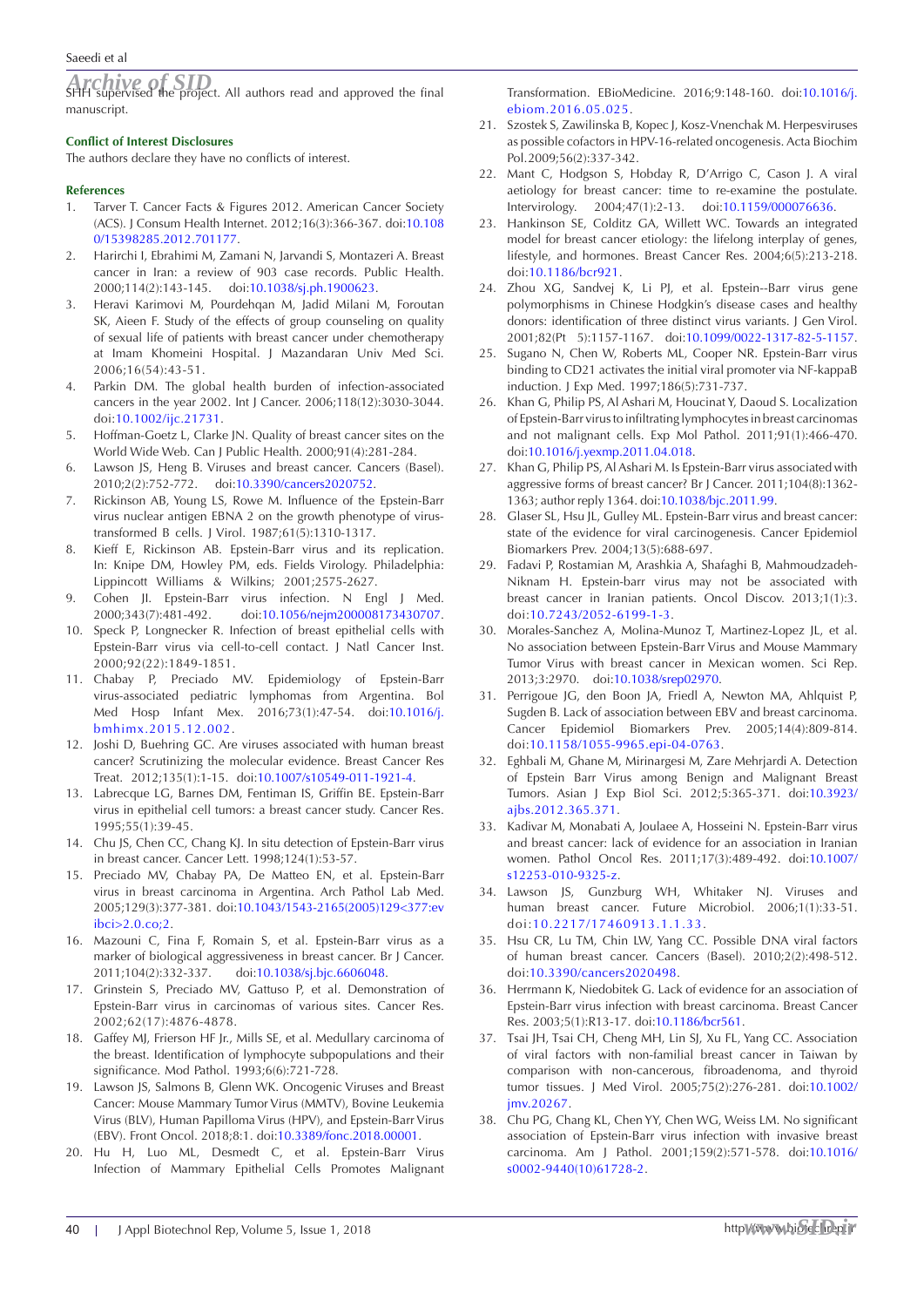- *Archive of SID* 39. Kazemi Aghdam M, Nadji SA, Khoddami M, Baghizadeh Dezfuli H, Khademi Y. Epstein-Barr Virus and Breast Carcinoma in Iran. Jundishapur J Microbiol. 2017;10(10):e12800. doi[:10.5812/](https://doi.org/10.5812/jjm.12800) [jjm.12800](https://doi.org/10.5812/jjm.12800).
- 40. Glenn WK, Heng B, Delprado W, Iacopetta B, Whitaker NJ, Lawson JS. Epstein-Barr virus, human papillomavirus and mouse mammary tumour virus as multiple viruses in breast cancer. PLoS One. 2012;7(11):e48788. doi[:10.1371/journal.pone.0048788.](https://doi.org/10.1371/journal.pone.0048788)
- 41. Richardson AK, Currie MJ, Robinson BA, et al. Cytomegalovirus and Epstein-Barr virus in breast cancer. PLoS One. 2015;10(2):e0118989. doi:[10.1371/journal.pone.0118989](https://doi.org/10.1371/journal.pone.0118989).
- 42. Mouh FZ, Mzibri ME, Slaoui M, Amrani M. Recent Progress in

Triple Negative Breast Cancer Research. Asian Pac J Cancer Prev. 2016;17(4):1595-1608.

- 43. Moore PS, Chang Y. Common Commensal Cancer Viruses. PLoS Pathog. 2017;13(1):e1006078. doi:[10.1371/journal.](https://doi.org/10.1371/journal.ppat.1006078) [ppat.1006078](https://doi.org/10.1371/journal.ppat.1006078).
- 44. Masrour-Roudsari J, Ebrahimpour S. Causal role of infectious agents in cancer: An overview. Caspian J Intern Med. 2017;8(3):153-158. doi[:10.22088/cjim.8.3.153](https://doi.org/10.22088/cjim.8.3.153).
- 45. Sixbey JW, Lemon SM, Pagano JS. A second site for Epstein-Barr virus shedding: the uterine cervix. Lancet. 1986;2(8516):1122- 1124.